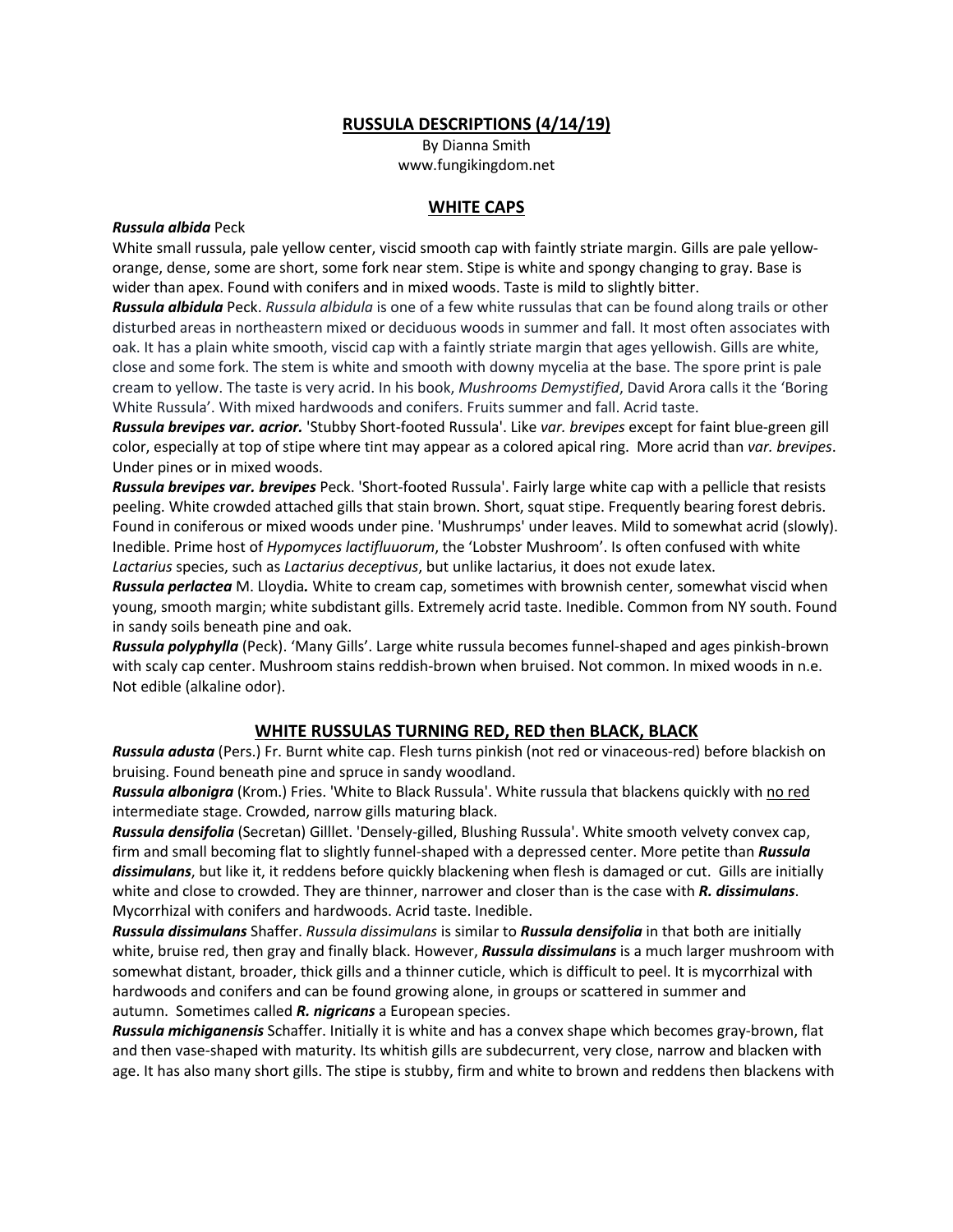bruising and time. The spore print is white. The taste is slowly acidic. It is relatively uncommon. It can be found associated with oaks from July through September. Not edible.

# **COLORED RUSSULAS THAT TURN GRAY TO BLACK**

*Russula albida* Pale orange-yellow, viscid smooth cap with faintly striate margin. Gills are pale yelloworange, dense, some are short, some fork near stem. Stipe is white and spongy changing to gray. Base is wider than apex. Taste is mild to slightly bitter.

*Russula claroflava* Grove. 'Bright Yellow Swamp Russula'. Shiny, sometimes sticky but usually dry, yellow to yellow-ochre cap with a striate margin and depressed center. Cuticle peels halfway to center. Close, narrow white gills and stipe. Grays on bruising and aging. White stipe. Under birch, aspen and conifers in swampy ground in moss in summer and fall. Mild to somewhat hot. Sometimes has a fruity odor. Edible after cooking. *Russula decolorans* Fries. Adnate orangey-red cuticle fading with maturity, peeling partially to 1/3 of radius. Close, broad, attached gills are pale yellow. Stem is white. Spores cream to pale ochre. Like *R. rubescens*, flesh DISCOLORS gray-black when cut, handled or bruised. Found in swampy pine woodlands. Mild to slightly acrid taste.

*Russula fucosa* Burl. Small 1-4 cm to medium 4-10 cm. Dry, pruinose red cap, cuticle peels about ½. , cream gills and cream to yellow-ochre spore print, white stipe that turns brownish with handling. Grays weakly. Common in mixed woods in northeast. Fishy odor when mature. Acrid to mild taste. Edible.

*Russula ochroleuca* Yellow orange cuticle. Flesh turns gray with handling. Taste is peppery and hot. *Russula rubescens* Beardslee. Red cap, paler margin. Close to crowded gills. White stem. Flesh first reddens, then grays and blackens (like *R. decolorans, R. dissimulans, R. nigricans & R. densifolia*). Summer and autumn fruiting. Inedible.

#### **FOETID RUSSULAS**

The foetid, or rotten-smelling russulas (of which there are a surprisingly number), many of which have varying combinations of odors that include maraschino cherries, marzipan, almonds, or benzaldehyde that becomes oilier and foul with maturity.

#### *Russula amoenolens*

It has a brownish oily-viscid smooth ochraceous-yellow-brownish splotchy cap with a darker center, and a bumpy, striate margin. Gills are attached, broad, pale yellowish, close to subdistant and stain or discolor brown. Its odor is initially reminiscent of maraschino cherries or almonds, but later turns to strongly spermatic. It can be found with both hardwoods and conifers in summer and autumn. Taste is bitter or acrid and is rotten smelling, especially in age. Inedible.

*Russula foetentula* Peck*.* The cap of *Russula foetentula* is viscid and orange-brown to yellow-brown. Initially the margin is inrolled but once expanded it becomes lined. It is relatively easy to peel at least to the depressed center of the cap. The attached gills are whitish-yellow and discolor brownish. The smooth white stem discolors brownish, particularly at the base. Spore print is cream to light yellowish. This mycorrhizal mushroom can be found growing under hardwoods and conifers in summer and autumn. Inedible.

*Rusula fragrantissima* 'Very Fragrant Russula'. Robust ochre-yellow-brown, viscid cap, SKIN PEELS back. STAINS BROWN. Marzipan odor. Brownish-orange tacky cap with yellowish bloom on margin of younger specimens and a shallow central depression and striate margin on older ones. Cap cuticle peels at least halfway. Gills close, cream colored with red specks developing as the fruiting body matures. White stem bruises brownish. Mycorrhizal with oaks. Although the odor is initially pleasant if strong, *R. fragrantissima* is not considered palatable due to its oily-acrid taste.

*Russula granulata* Peck. It looks quite similar to *Russula grata* (*R. laurocerasi*) and *Russula fragrantissima*. The main obvious difference is that there are small crusty granules on its tawny-colored cap, especially on the darker sunken disc of a fully expanded cap. Like the other two, it has a tuberculate-sulcate margin. Its close, attached to slightly decurrent off-white gills become brown-spotted. The whitish stem tapers at the base and discolors brownish. It can be found in mixed forests in summer. This mushroom tastes acrid and oily, has a disagreeable odor and is not considered edible.

*Russula grata (Russula laurocerasi)* Britzelm. 'Bitter Almond-scented Russula'. Pale honey-brown to yellowochre convex cap becoming flat with deeply (long) STRIATE margin and a central depression. Cap slimy when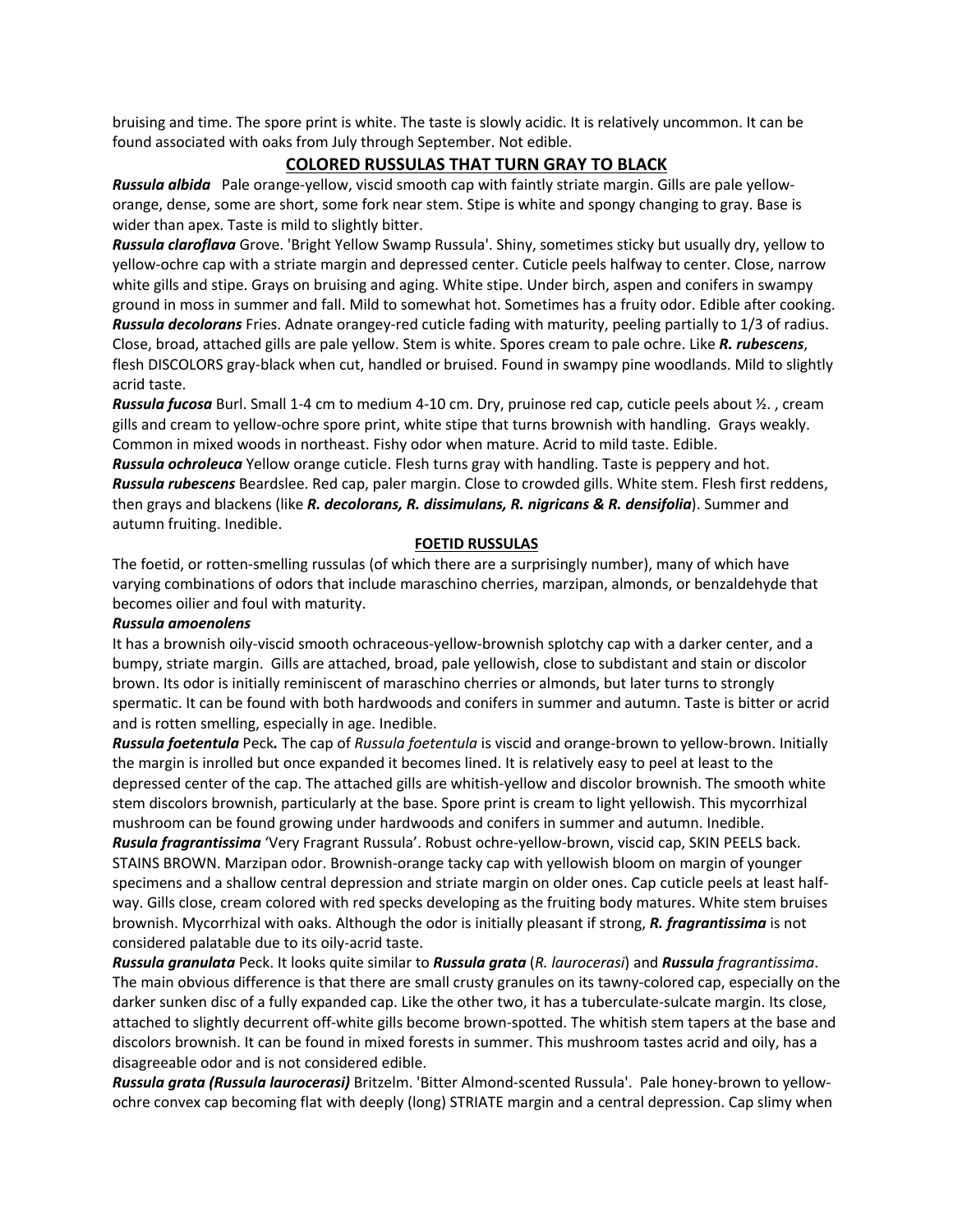wet and typically emerges from the ground with debris on it. Attached gills cream to dirty yellowish, broad, moderately close and stain brown with age. Light cream spore print. Stipe is often long, even, firm and pale whitish-yellowish staining brown near the base. Flesh is white. Spores are cream-ochre. Found primarily under hardwoods in summer and autumn. Color of cap is similar to *R. fragrantissima*, but *R. grata* is smaller. Smells of bitter almonds or marzipan (benzaldehyde). Later smells foetid. Extremely bitter taste. Inedible. *Russula mutabilis* Murrill Brownish-orange tacky cap with yellowish bloom on margin of younger specimens and a central depression and striate margin on older ones. Cap cuticle peels at least half-way. Gill close, cream colored with red specks developing as the fruiting body matures. Yellow-orange stem (except top third of stem is whitish). Note: It is the only foetid group russula with an orange-brown cap and a yellowish stem). Stipe bruises reddish from base upward. Mycorrhizal with oaks.

*Russula pectinatoides* Peck. Another foetid mushroom that looks very much like many others in the foetid group. It has a light brown mixed with pale yellow fragile, viscid cap that becomes depressed and vaseshaped with maturity. It develops pinkish-brown spots on its bumpy tuberculate-striate margin. The cuticle peels about half-way to the disc. The cream to yellowish gills are slightly decurrent and are forked at the stem apex. The stem is white to pale yellow, tapered at the base, and discolors yellowish-brown with age. It initially smells faintly of maraschino cherries, almonds or benzaldehyde, but the odor becomes unpleasantly foul with age. Spores are whitish-cream. It can be found in hardwood forests inhabited with oak, beech and hickory from July through September. Inedible. *Russula amoenolens* has a darker and firmer gray-brown cap and its odor is strongly spermatic.

*Russula simillima* Peck. Yellow-ochre to tawny smooth, slightly umbonate cap with a moderately tuberculatestriate margin. Pellicle peels ½ way toward center of disc. Gills are cream to yellowish, attached, close and broad. Stem is yellow cream. Flesh cream. Spore print is white. Found with hardwoods containing oak and beech. Faint odor of geraniums. Inedible.

*Russula ventricosipes* Like other members of the foetid group of russulas, it has the odor of maraschino cherries. Thick, sturdy red stem. Grows in sand dunes and with pines. Gill edges turn orange-red.

### **Ochre-BROWN, Tan to BROWN**

*Russula affinis* Burl. Cap brown. Cuticle peeling 1/3-3/4 of cap radius. White stem. Cap diameter: 4-10 cm. Spores cream to pale ochre. Acrid, hot or peppery taste

*Russula amoenolens* Romagn. It has a brownish oily-viscid smooth ochraceous-yellow-brownish splotchy cap with a darker center, and a bumpy, striate margin. Gills are attached, broad, pale yellowish, close to subdistant and stain or discolor brown. Its odor is initially reminiscent of maraschino cherries or almonds, but later turns to strongly spermatic. It can be found with both hardwoods and conifers in summer and autumn. Taste is bitter or acrid and is rotten smelling, especially in age. Inedible.

*Russula ballouii.* Small ¾ - 2" fragile yellowish or tawny to orange-brown dry convex to flat cap with cracks nearer margin and with a slightly depressed center. Cuticle barely peels if at all. Crowded to close attached cream gills, many short ones along the margin. Gills unchanging with bruising but spotted yellowish-brown from insect damage. Dry stipe paler concolorous with cap and fuller at the patterned base than at the apex. Taste is mild to acrid. More common south and west of the northeast.

*Russula brunneola* Burlingham Cap color brown to purple-brown, paler when mature, viscid when moist, the cuticle separable about half-way to center, PRUINOUS when young, glabrous; margin involute, soon striatetuberculate, small to medium: context rather firm, tinged with brownish or slate-violet under the cuticle, otherwise white, mild, the odor none; gills cream-white, becoming yellowish in drying, the edges sometimes tinged with brown, forking near the stipe, close, rather broad; stipe white or tinged with slate-violet, nearly equal, glabrous, spongy: Found under conifers and birch. Mild taste.

*Russula bruneoviolacea* Spore print is pale cream. Taste is mild.

*Russula compacta* Frost. 'Firm or Compact Russula'. Solid cap beige becoming cinnamon. Gills whitish becoming brownish with bruising. Whitish stipe also staining brown. Found in mixed woods growing along or scattered in summer and autumn. Common. Fruits even during dry spells. Fishy odor as ages. **Russula consobrina** Fr. Cap medium, smooth, brown with olive, amber or gray, paler at margin, which is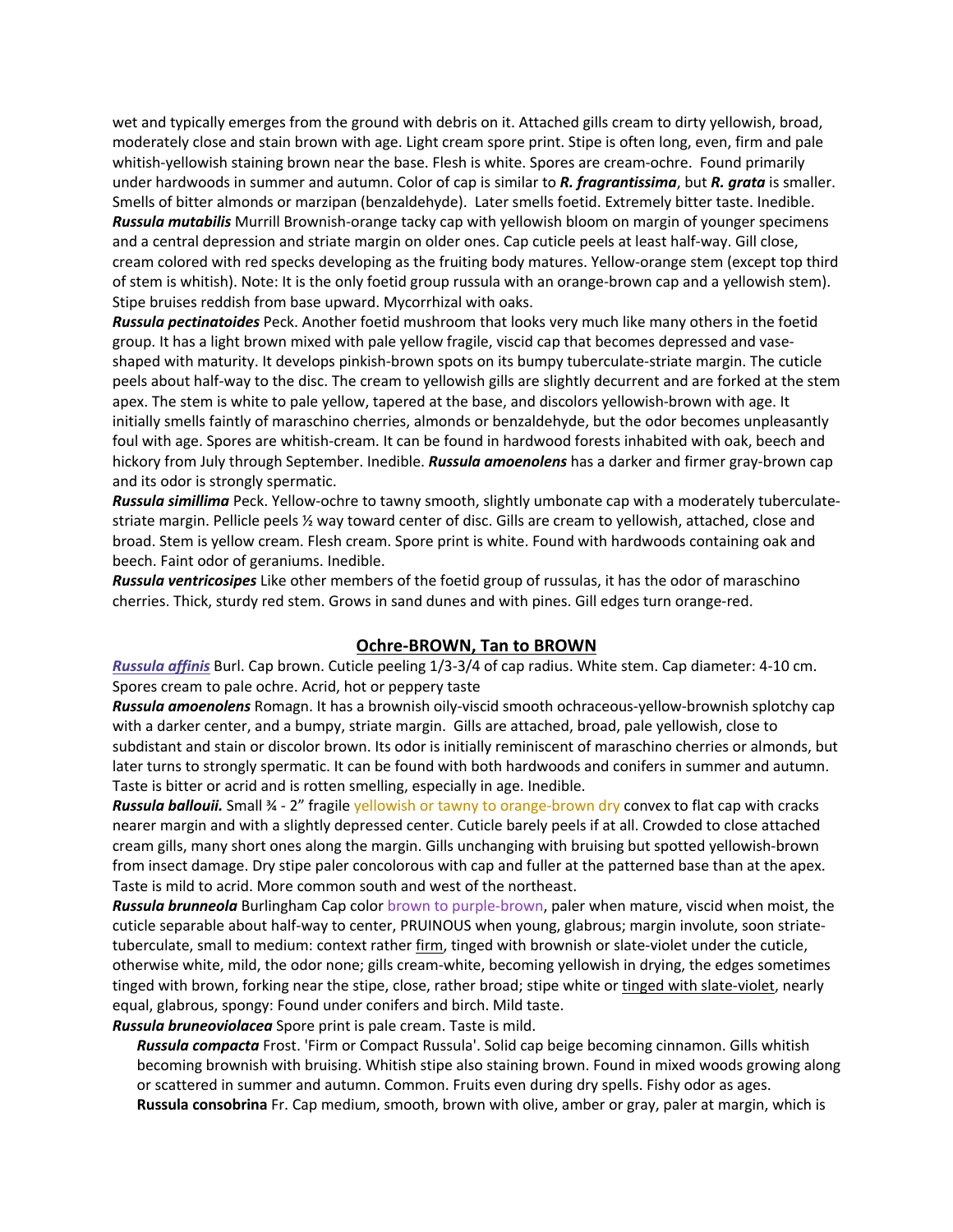initially smooth but becomes striate with maturity. Cuticle peeling 3/4-completely. White stem. Cap diameter: 4-10 cm. Attached gills are broad, close, forked at half-way and white becoming cream to graybrown with age. Strem white staining gray, especially at the apex, then gray-brown. SP cream to pale ochre. Acrid, hot or peppery taste. Flesh slightly reddens and then discolors gray-brown when cut or bruised'. Found in moss under conifers. Inedible.

*Russula crustosa* Peck 'Tan Quilted Russula'. Convex to flat with depressed center, whitish to yellowish background covered with a mosaic of orange-tan to olivaceous patches. Cuticle peels 1/3 to ¾ of radius. Gills attached, close and exhibit some forking. Stipe white. Spore print white to cream. Mild taste. Good edible.

*Russula earlei* A russula that could be mistaken for a *Hygrophorus*. Distant, waxy creamy to yellow gills. Cap straw yellow to orangish-yellow. Believed to be a primitive russula.

*Russula flavida* Bright yellow to egg-yellow cap and stem. White gills. Does not bruise gray like *Russula claroflava.* 

*Russula fucosa* Dark brown sometimes with orange. Gills are yellow to ochre. In the Xeromphalina group of crab-fish smelling russulas.

*Russula lutea* (Hus.:Fr) Gray. Cap is yellow to yellow-orange. Gills are ochre. White stem. Smells like apricots.

**Russula melliolens** Quél.Cap brown, tan, neutral gray, black. Cuticle peeling 1/3-3/4 of cap radius. Cap diameter: 4-10 cm. cream to pale ochre. Mild taste

**Russula pectinatoides** Peck. Another foetid mushroom that looks very much like many others in the foetid group. It has a light brown mixed with pale yellow fragile, viscid cap that becomes depressed and vase-shaped with maturity. It develops pinkish-brown spots on its bumpy tuberculate-striate margin. The cuticle peels about half-way to the disc. The cream to yellowish gills are slightly decurrent and are forked at the stem apex. The stem is white to pale yellow, tapered at the base, and discolors yellowish-brown with age. It initially smells faintly of maraschino cherries, almonds or benzaldehyde, but the odor becomes unpleasantly foul with age. Spores are whitish-cream. It can be found in hardwood forests inhabited with oak, beech and hickory from July through September. *Russula amoenolens* has a darker and firmer gray-brown cap and its odor is strongly spermatic.

**Russula tennesseensis** Singer. Cap brown, tan, neutral gray, black. Cuticle peeling 1/3-3/4 of cap radius. White stem. Cap diameter: 4-10 cm. Spores cream to pale ochre. Acrid, hot or peppery taste.

## **YELLOW to YELLOW-OCHRE CAPS**

### *Russula aurantiolutea*

### *Russula aurata*

### *Russula aurea*

*Russula ballouii.* Small ¾ - 2" fragile yellowish to tawny or orange-brown dry convex to flat cap with cracks nearer margin and with a slightly depressed center. Cuticle barely peels if at all. Crowded to close attached cream gills, many short ones along the margin. Gills unchanging with bruising but spotted yellowish-brown from insect damage. Dry stipe paler concolorous with cap and fuller at the patterned base than at the apex. Taste is mild to acrid. More common south and west of the northeast.

*Russula barlae* Quel. Medium size, cuticle peels 1/3 to 3/4 of cap radius. Spore print is cream to pale ochre, white stem, acrid, hot or peppery taste.

*Russula beardslei* Burl. Medium 4-10 cm. cuticle peels 1/3 of cap radius, white stem, spore print is cream to pale ochre, white stipe, taste is hot, acrid or peppery

*Russula burlinghamae* Singer. Medium sized cream-yellow to ochre cap that is dry, pruinose with granules at center. Cuticle peels 1/3 to center. White crowded gills often forked. White stem is scurfy and yellow on lower half. Cream colored spores. Mild taste.

*Russula claroflava* Grove. 'Bright Yellow Swamp Russula'. Shiny, sometimes sticky but usually dry, yellow to yellow-ochre cap with a striate margin and depressed center. Cuticle peels halfway to center. Close, narrow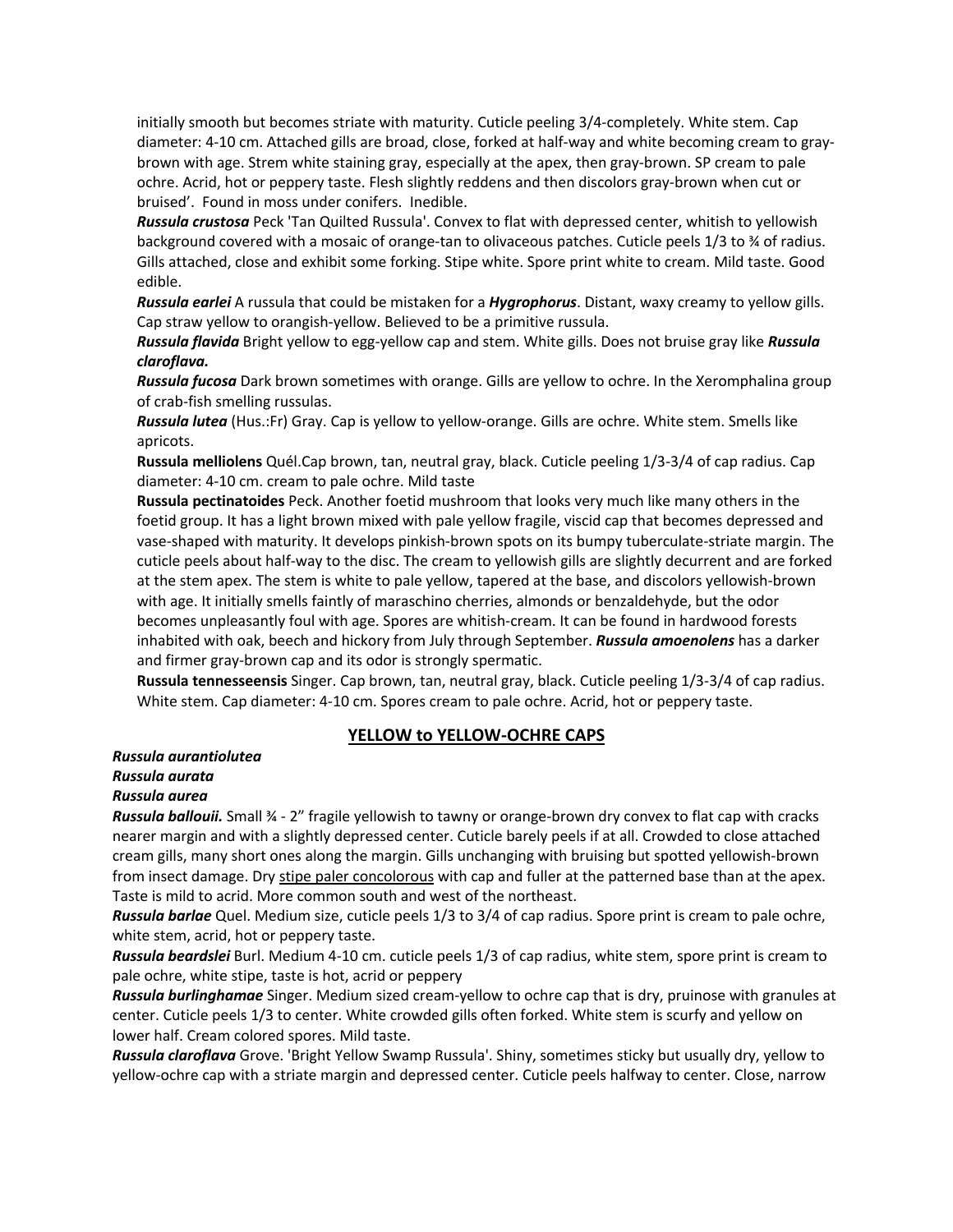white gills and stipe. Grays on bruising and aging. White stipe. Under birch, aspen and conifers in swampy ground in moss in summer and fall. Mild to somewhat hot. Sometimes has a fruity odor. Edible after cooking. *Russula decolorans* (Fr.:Fr.) Fr. Medium size, cuticle peels 1/3 of radius, cream to pale ochre spore print. Flesh discolors to gray on cutting or bruising. Mild taste

*Russula earlei* Peck. It could be mistaken for a hygrophorus (waxy cap mushroom). Cap is waxy to the touch, slightly tacky, granular, straw yellow to orangish-yellow. Cuticle does not easily peel. Distant, waxy, wet, broad creamy to yellow attached gills that spot rusty-brown. Stem also feels waxy and is white to yellowish discoloring to rusty-brown. Mycorrhizal with hardwoods, especially beech and oaks. Believed to be a primitive russula.

*Russula flaviceps* Peck. Medium yellow, ochre or amber cap. Cuticle peels ½ way toward center. White gills becoming yellowish. White stem. Odor of apricot fruit. Mild to somewhat acrid taste.

*Russula flavida* Frost. Dry, pruinose bright yellow to yellow-orange cap. The cap margin is only faintly lined. Cuticle peels about half-way to center. The attached close gills are initially white, but become cream to light yellowish as the spores mature. Stem also same color, though paler near apex. Doesn't gray like the yellow *Russula claroflava*. This beautiful mushroom is common under hardwoods in eastern North America. Mycorrhizal with oaks. Fairly common. Mushroom taste is mild. Edible.

*Russula glutinosa* Fatto Medium size, cap whitish-yellow cuticle peels 1/3 to 3/4. Cream to pale ochre spore print, Taste is hot, acrid or peppery. White gills and stem brown.

*Russula humidicola* Burl. Ss. Singer. Small salmon cap with reddish-brown center. Viscid to dry. Close cream colored gills. Spores are pale ochre. Common among hardwoods. Mild taste. White stipe. Taste hot, acrid or peppery.

*Russula lutea* (Hudson) Fries*.* 'Yellow Gilled Russula'. Egg-yellow to peachy coral smooth viscid cap. Margin becomes striate with maturity. Fragile. Peels most of way to cap center. Striate margin. White flesh. Saffron yellow gills with yellow edge. Soft white stipe. Can be found under hardwoods in summer and autumn, especially under paper birch. Taste is mild. Older specimens smell like apricots. Edible.

*Russula incarnaticeps* Murrill Medium size 4-10 cm. Cuticle peels 1/3 to 3/4. Spore print cream to pale ochre. White stem. Mild taste.

*Russula ochroleuca* Medium ochre-yellow. Pale cream gills. White flesh. White stpe GRAYING with age. Common. In mixed forests. Edible.

*Russula ochroleucoides* Kauffman. 'Beautiful yellow Russula'. Dry bright and firm yellow cap with pinkish to coral tints developing toward the center. Difficult to peel cuticle. White close to crowded, broad gills becoming cream with maturity and bruising yellowish to brownish to rust brown. Stem is white, but bruises yellowish and then brownish. Found under white oak and beech. Taste is acrid and oily. Its range includes most of eastern North America. The fact that its flesh DOES NOT GREY when sliced separates it from *Russula claroflava*, and the fact that its STEM is WHITE or at most pale yellowish separates it from the yellowstemmed *Russula flavida.*

*Russula pectinoides* Peck. Medium yellow, straw-ochre or yellow-brown firm but fragile cap with long bumpy striations on the margin. Its thin cuticle peels 1/3 to 3/4 of cap radius and reveals a faintly ash color of the flesh. White to cream colored subdecurrent gills often pull away from the stem where they are often forked at the stem apex. They are shortest at the stipe and broadest along the outer edge. White stipe is dry, stuffed then hollow and tapered toward the base. Cream to pale ochre spore print. Can be found in grass and under hardwoods, especially with oak, hickory and beech during the summer. No odor. Mild to slowly acrid taste. *Russula simillima* Peck. Yellow-ochre to tawny smooth, slightly umbonate cap with a moderately tuberculatestriate margin. Pellicle peels ½ way toward center of disc. Gills are cream to yellowish, attached, close and broad. Stem is yellow cream. Flesh cream. Spore print is white. Found with hardwoods containing oak and beech. Faint odor of geraniums.

### **YELLOW-ORANGE to ORANGE-RED CAP, WHITE STEM**

*RUSSULA acetolens* Rauschert. Small to medium yellow to coral viscid, smooth cap becoming dry with margin furrowing in age. Pellicle peels almost completely. Adnate gills are whitish becoming yellow to dark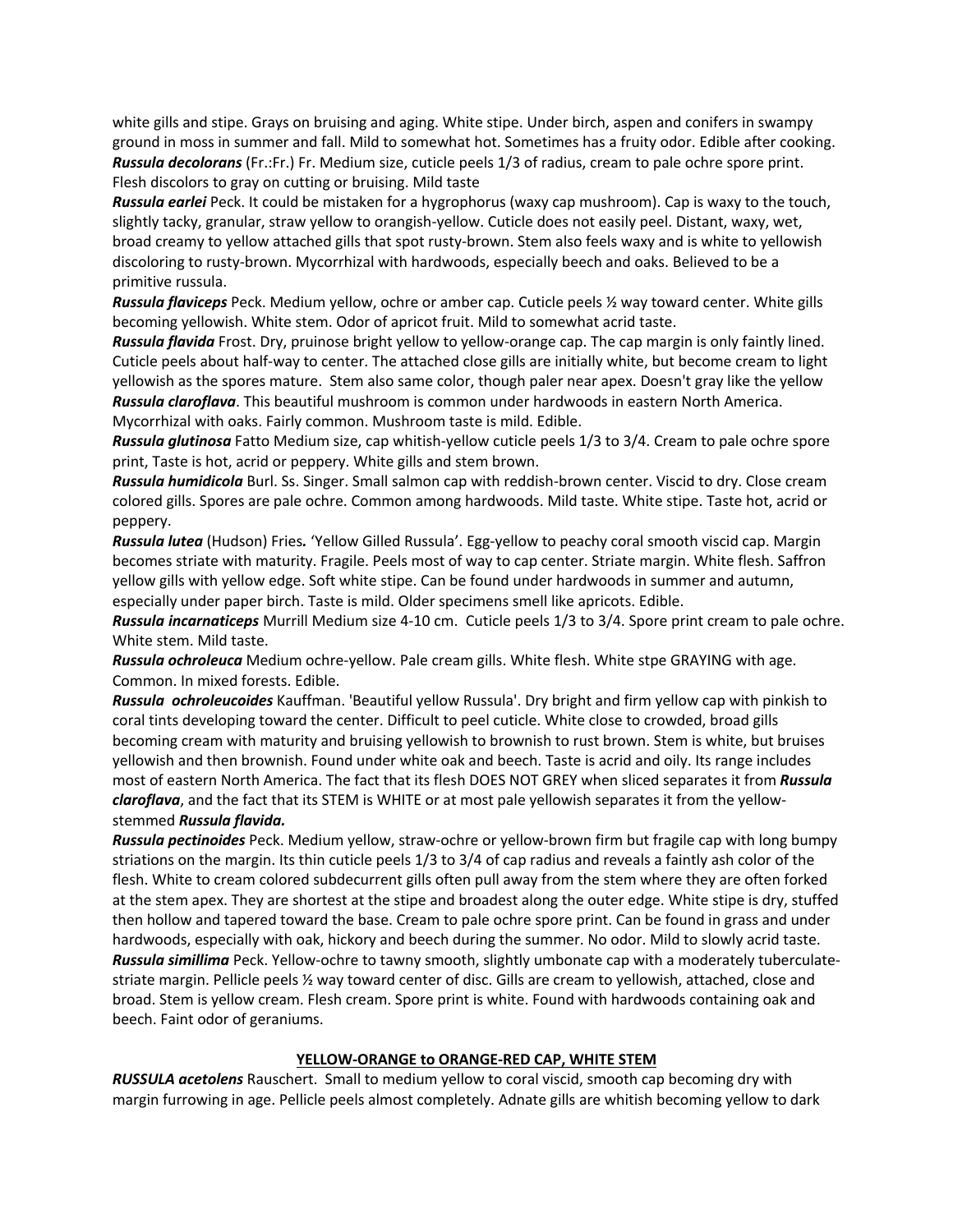ochre, and broad. Stem is white and fragile. Spore print is yellow to dark ochre. Odor slightly fruity or sour like vinegar. Flavor sweet. Found with hardwoods in summer and fall. Edible.

### *Russula aurea*

*Russula ballouii* Peck. Colored stem (entirely or just a flush). Cap diameter: 4-10 cm. Spores white to palest cream. Acrid, hot or peppery taste

*Russula barlae* Quelet. Medium sized pale ochre-yellow to pale orange red cap that is yellow in the center, dry, smooth to slightly pruinose with an unstriated margin. Cuticle peels ¾ toward center. Crowded gills are pale cream-ochre and frequently brown with maturity. Stem is cream-white and stains with handling especially at the base. Spore print is light ochre-yellow. Found often in mixed woods. Odor of older specimens is fishy or like crabmeat. Mild taste.

*Russula bicolor* Burl. Copper-red to light yellow-ochre smooth, viscid cap that peels just at margin. Gills are well-spaced and white. Flesh is white and stains brown. Stipe is white. Spore print is white to pale cream. Found in mixed woods. Acrid taste.

*Russula crassotunicata* Singer. Cap yellow, ochre, orange. Cuticle peeling 1/3-3/4 of cap radius. White stem. Cap diameter: 4-10 cm. Spores white to palest cream. Acrid, hot or peppery taste. Flesh discolors when cut or bruised

*Russula decolorans* Fries. Adnate orangey cuticle fading with maturity, peeling partially to 1/3 of radius. Close, broad, attached gills are white, as is the stem. Spores cream to pale ochre. Like *R. rubescens*, flesh DISCOLORS gray-black when cut, handled or bruised. Found in swampy pine woodlands. Mild to slightly acrid taste.

*Russula earlei* Peck*.* A russula that could be mistaken for a *Hygrophorus*. Distant, waxy creamy to yellow gills. Cap straw yellow to orangish-yellow. Cuticle peels about 1/3 of cap radius. White stem. White to pale cream spores. Mild taste. Believed to be a primitive russula.

*Russula fellea* Fr. Cap yellow, ochre, orange. Cuticle peeling 1/3-3/4 of cap radius. Colored stem (entirely or just a flush). Cap diameter: 4-10 cm. Spores white to palest cream. Acrid, hot or peppery taste *Russula integra* (L.) Fries

*Russula lutea* (Hudson) Fries*.* 'Yellow Gilled Russula'. Egg-yellow to peachy coral smooth viscid cap. Margin becomes striate with maturity. Fragile. Peels most of way to cap center. Striate margin. White flesh. Saffron yellow gills with yellow edge. Soft white stipe. Can be found under hardwoods in summer and autumn, especially under paper birch. Taste is mild. Older specimens smell like apricots. Edible.

**Russula ochroleuciformis** Murrill. Cap yellow, ochre, orange. Cuticle peeling 1/3-3/4 of cap radius. White stem. Cap diameter: 4-10 cm. Spores white to palest cream. Mild taste

*Russula ochroleucoides* Kauffman. 'Beautiful yellow Russula'. Dry bright and firm yellow cap with pinkish to coral tints developing toward the center. Difficult to peel cuticle, but may peel 1/3. White close to crowded, broad gills becoming cream with maturity and bruising yellowish to brownish to rust brown. Stem is white, but bruises yellowish and then brownish. Spore color is white to pale cream. Found under white oak and beech. Taste is bitterly acrid and oily. Its range includes most of eastern North America. The fact that its flesh DOES NOT GREY when sliced separates it from *Russula claroflava*, and the fact that its STEM is WHITE or at most pale yellowish separates it from the yellow-stemmed *Russula flavida.*

*Russula paludosa* Britzelm. Large between 10-20 cm. Cuticle peels 1/3 to 3/4 of cap radius, spore print is cream to pale ochre, white stipe, mild taste

**Russula polycystis** Singer - Cap diameter: 4-10 cm.Cap yellow, ochre, orange. Cuticle peeling 1/3-3/4 of cap radius. White stem. Spores white to palest cream. Acrid, hot or peppery taste.

**Russula purpureomaculata** Shaffer - Cap diameter: 4-10 cm. Cap yellow, ochre, orange. Cuticle peeling 1/3- 3/4 of cap radius. Colored stem (entirely or just a flush). Spores white to palest cream. Mild taste.

**Russula raoultii** Quél. - Cap diameter: 4-10 cm. Cuticle peeling 1/3-3/4 of cap radius. White stem. Spores white to palest cream. Acrid, hot or peppery taste

**Russula stricta** Murrill - Cap diameter: 4-10 cm. Cuticle peeling 1/3-3/4 of cap radius. White stem. Spores white to palest cream. Mild taste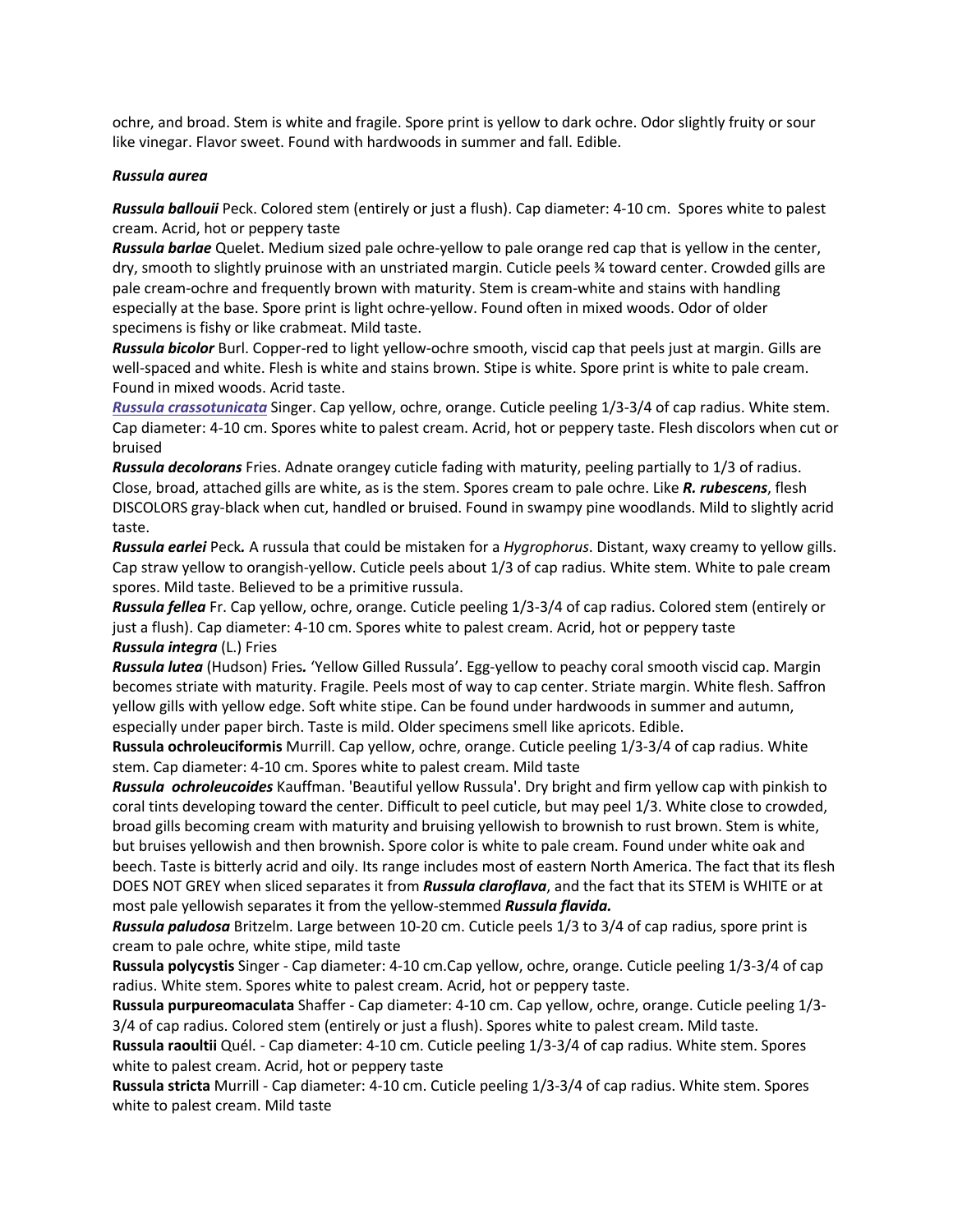**Russula subflava** Murrill - Cap diameter: 4-10 cm. Cap yellow, ochre, orange. Cuticle peeling 3/4-completely. White stem

**Russula subsulphurea** Murrill - Cap diameter: 4-10 cm. Cuticle peeling 3/4-completely. White stem. Spores white to palest cream. Mild taste.

## **PINKISH-CORAL to Orange-Blood RED CAPS**

*Russula abietina* Peck\*Medium, fragile, viscid, pale ochre-yellow to orange-red cap that is paler in the center with an even margin. Pellicle peels ¾ to center of cap. Attached gills are crowded, pale cream-ochre yellow and brown with age. Stem is cream-white, but stains at base with handling. Yellow-ochre spore print. Under conifers and in mixed woods in summer and fall.

*Russula betularum* Hora. Pileus only at first dark pink-red, quickly discolors to grey lilac-pink, pink spotted yellow, yellowish; quickly plane to shallowly concave; flesh in the cap quite thick, fragile; margin obtuse, undulating, shortly striated; cuticle viscid and glossy, almost entirely peelable, flesh white under cuticle. Lamellae white; subdistant, rarely with lamellulae; GILLS BROAD AT CAP MARGIN; sinuate. Flesh white; very fragile. Stipe white, BASE ENLARGED, very fragile. White spore print. Found under birch. Has a somewhat HONEYLIKE ODOR; taste stinging hot. It is also a European species that has been confirmed by DNA analysis to be in the northeast.

*Russula flavisiccans* Bills. Cap is dull pinkish to pinkish-red fading with age to pinkish yellow or orange. Sometimes cracks develop in center. Cuticle doesn't easily peel. White gills bruise brownish-yellow with handling and age. Stipe is white. Taste somewhat bitter and oily. Somewhat like *Russula pulchra*. Mycorrhizal with hardwoods. Found in oak-hickory forests. Bitter tasting.

*Russula fucosa* Burlingham*. Russula fucosa* is small, dry, pruinose dark red to orange red with yellowish center. Cuticle easily peels 3/4<sup>th</sup> to center. Gills are cream, close, forked at stipe apex. Stipe white or flushed pink. Browns with handling. Slight fishy odor with age or drying. Light yellow-orchre spore print. Associated with hardwoods, especially beech and oak. Flesh turns green with application of FeSo4. Can be confused with *Russula pseudolepida*, which however, does not brown and is odorless. Flavor good.

*Russula paludosa* Orange-red fading paler in center, slimy when wet. Attached white gills becoming ochre. Smooth stipe. White spore print.

*Russula pulchra* Burlingham 'Beautiful Russula'. Cap pinkish coral to peachy orange with white, cream or yellow patches. Dry matt surface, sometimes cracks. STRIATE margin. Gills are white becoming creamy white. STIPE with PINK tinge. Spore print is cream. Can be found in deciduous woods, especially under oak and beech. Mild taste. Similar to *Russula flavisiccans*, which is bitter tasting.

*Russula pusilla* Peck. Very small reddish to pale orange smooth, viscid cap with short tuberculate-striate cap and darker center. Gills even and white becoming pale ochre. Fragile white stem becomes hollow. Yellowcream spore print. Found with white pines. Fruity odor. Edible.

*Russula roseitincta* Murrill. Medium sized yellow-pink and pale orange-yellow cap that is viscid when wet, but granular when dry. Cuticle peels more than half-way to center. Cream gills are close, even and forked at stipe apex. White stem tinged with pale pink. Can be found with hardwoods under oak and beech. Mild taste. *Russula rugulosa* Peck. Rose red cap, completely bumpy-wrinkled and fading with age. Peels half-way to center. White stipe, gills broad, creamy-white with a few forking. Found with conifers. Taste mild to somewhat peppery. Often confused with *R. emetica,* which grows in sphagnum moss.

## **PINKISH-RED to VINACEOUS-PURPLE CAPS**

*Russula aciculocystis* Kauffman, Bills & O.K. Mill., small 1-4 cm. Cuticle peeling 1/3-3/4 of cap radius, Colored stem (entirely or just a flush), SP cream to pale ochre, mild taste.

*R. alutacea* (Pers) Fr. – Large, dull red to reddish-purple and fading with maturity. Cuticle peels 1/3 to ¾ of cap radius. Deep yellow gills. SP yellow to deep ochre-orange, stem flushed with red. Mixed woods. Mild taste. Lookalike is *Russula integra*, which is smaller, lacking ochraceous gills and is more common. *R. ameoenicolor* Romagn. Medium 4-10 cm, cuticle peels 1/3 to ¾ of cap radius, SP cream to pale ochre, stem flushed, mild taste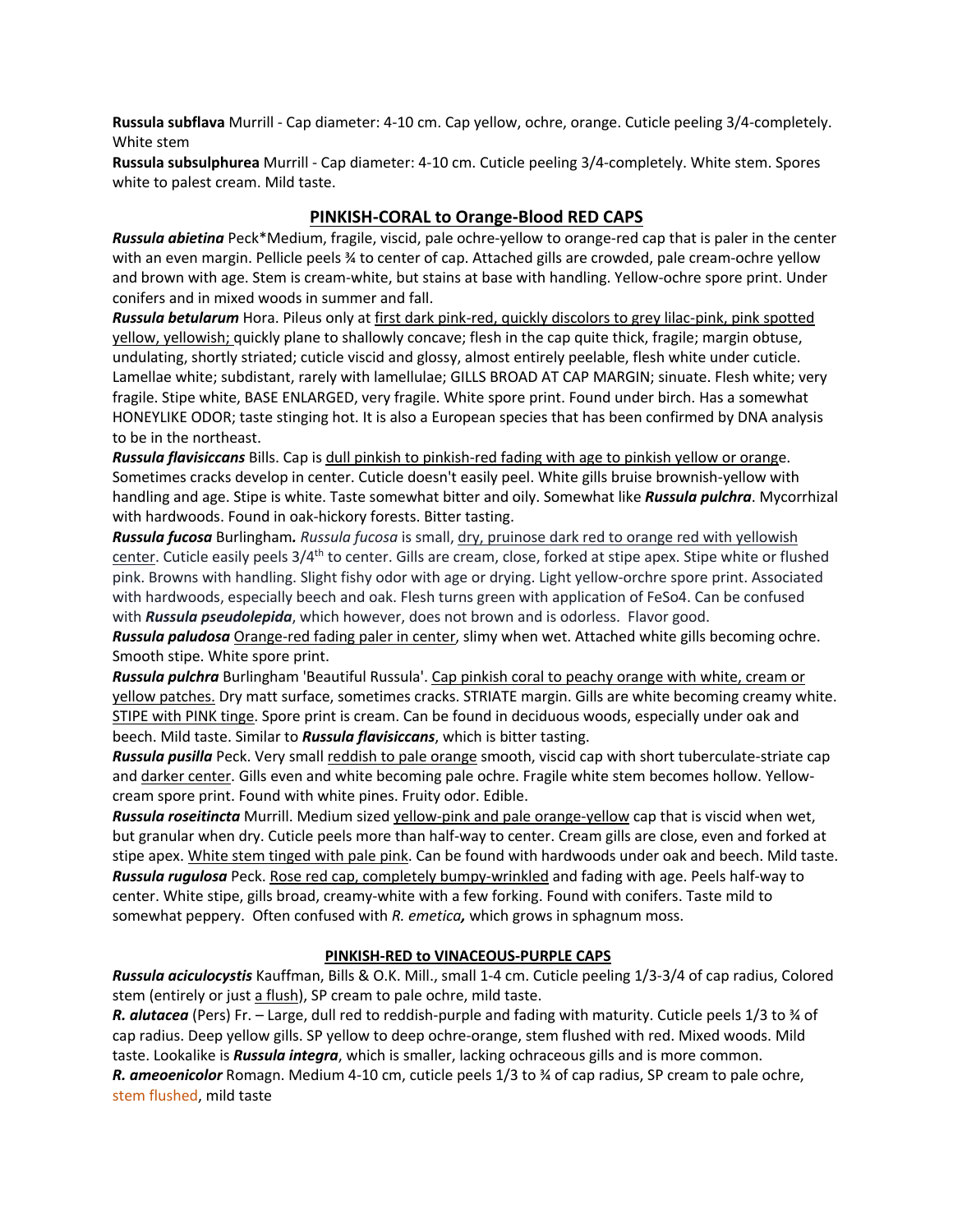*Russula aquosa* Lilac to cherry red thin-fleshed cap that is sticky when moist and often brownish in the center. Cap is initially convex becoming flat with a depression, margin becomes furrowed and slightly bumpy. The pellicle peels 2/3rds to completely. Fragile stem is white and frequently tinged yellowish, brownish or gray. Flesh white. Gills well-spaced, off-white. Spore print is creamy white. Common in damp areas with mosses in summer and fall. Taste is somewhat hot. Inedible.

*R. badia* Quel. Medium 4-10 cm, cuticle peels 1/3 to ¾ of cap radius, SP yellow to deep ochre-orange, stem flushed, acrid, hot or peppery taste

*R. borealis* Kauffman – medium 4-10 to large 10-20 cm, cuticle peels 1/3 to ¾ of cap radius, SP yellow to deep ochre-orange, stem flushed, mild taste

*R. cochisei* Fatto – medium 4-10 cm to large 10-20 cm, cuticle peels 1/3 to ¾ of cap radius, SP yellow to deep ochre-orange, stem flushed, mild taste

*Russula corallina* Burl. – Small (1-4 cm) Pale rose-pink, viscid at first, later dry and pruinose, and depressed at center, breaking up into granules showing cream-white flesh underneath. Cuticle peeling 1/3-3/4 of cap radius. Gills close, white and narrow with rounded ends and forked. Stipe enlarged at apex, white and faintly flushed with pink, base tapered, becomes hollow with age. Spores white to palest cream, mild taste becoming acrid.

*Russula cystidosa* Murrill - – medium 4-10 cm, cuticle peels 1/3 to ¾, SP cream to pale ochre, taste is mild. *Russula emetica* Persoon 'The Sickener', 'Bog Russula'. Causes vomiting. Stipe white, often long. Grows in sphagnum moss. The name *Russula emetica* is frequently applied to any red species. While it is true that most red species are equally 'hot' and may cause gastrointestinal problems if eaten, the chances of any one red russula being *Russula emetica* are relatively small. There are at least 125 species of red russula in the northeast. In many cases, it is impossible to assign an accurate name to a particular find without doing further analysis. Fruity odor. Extremely bitter.

*Russula fragilis* Fries. 'Fragile Russula'. Small 1-2" diameter thein cap, convex to flat or slightly depressed, viscid when wet, purplish to pinkish or olivaceous center fading to white, roughened striate margin. White, attached, close gills sometimes having slightly serrate edges. Smooth, white fragile stipe is larger at the base than at the apex. Whitish spores print. Found on the ground, often in damp moss, in mixed woods. Extremely acrid taste.

*Russula fucosa* Burl. Small 1-4 cm to medium 4-10 cm. Dry, pruinose red cap, cuticle peels about ½. , cream gills and cream to yellow-ochre spore print, white stipe that turns brownish with handling. Grays weakly. Common in mixed woods in northeast. Fishy odor when mature. Acrid to mild taste. Edible.

*R. gracilipes* Murrill – medium 4-10 cm., cuticle peels 1/3 to ¾, SP cream to pale ochre, stem flushed, taste is mild

*Russula gracilis* Burlingham. Small smooth, viscid when wet lilac-pink cap with gray-green tinge that is darker at the center and paler pink toward the margin. Cuticle peels half-way toward disc. White to cream close gills are equal and broad. Stem is white to pale gray-rose. Spore print is cream. Can be found in damp mixed woodlands in summer and early autumn. Moderately acrid taste. Not edible.

**Russula hixsoni** Murrill – large 10-20 cm.Cuticle peeling 1/3-3/4 of cap radius, stem flushed, SP cream to pale ochre, mild taste

*Russula incarnaticeps* Murrill. Medium size. Smooth and somewhat viscid cap colored red to flesh-pink with a striate margin. Cuticle peels ½ or more toward center of cap. Gills are white to cream colored with some forking at the base of the stipe. Stem is white and smooth. Cream spore print. Found under hardwoods, especially with oaks.

### *Russula lepida* 'Elegant Russula'

*R. luteobasis* Peck – medium 4-10 cm, cuticle peels 1/3 to ¾, SP cream to pale ochre, stem flushed, taste is mild.

*Russula mariae* Peck. 'Purple-bloom Russula'. Pruinose, dry reddish-pink to maroon-purple mottled cap. Gills are attached to subdecurrent, narrow, close to subdistant, white becoming dull cream and forked at the stem apex. Stem is white with pink to purple tinges. Spores are pale creamy white. Can be found under hardwoods, especially oak in summer. Mild to barely acrid Taste. Edible.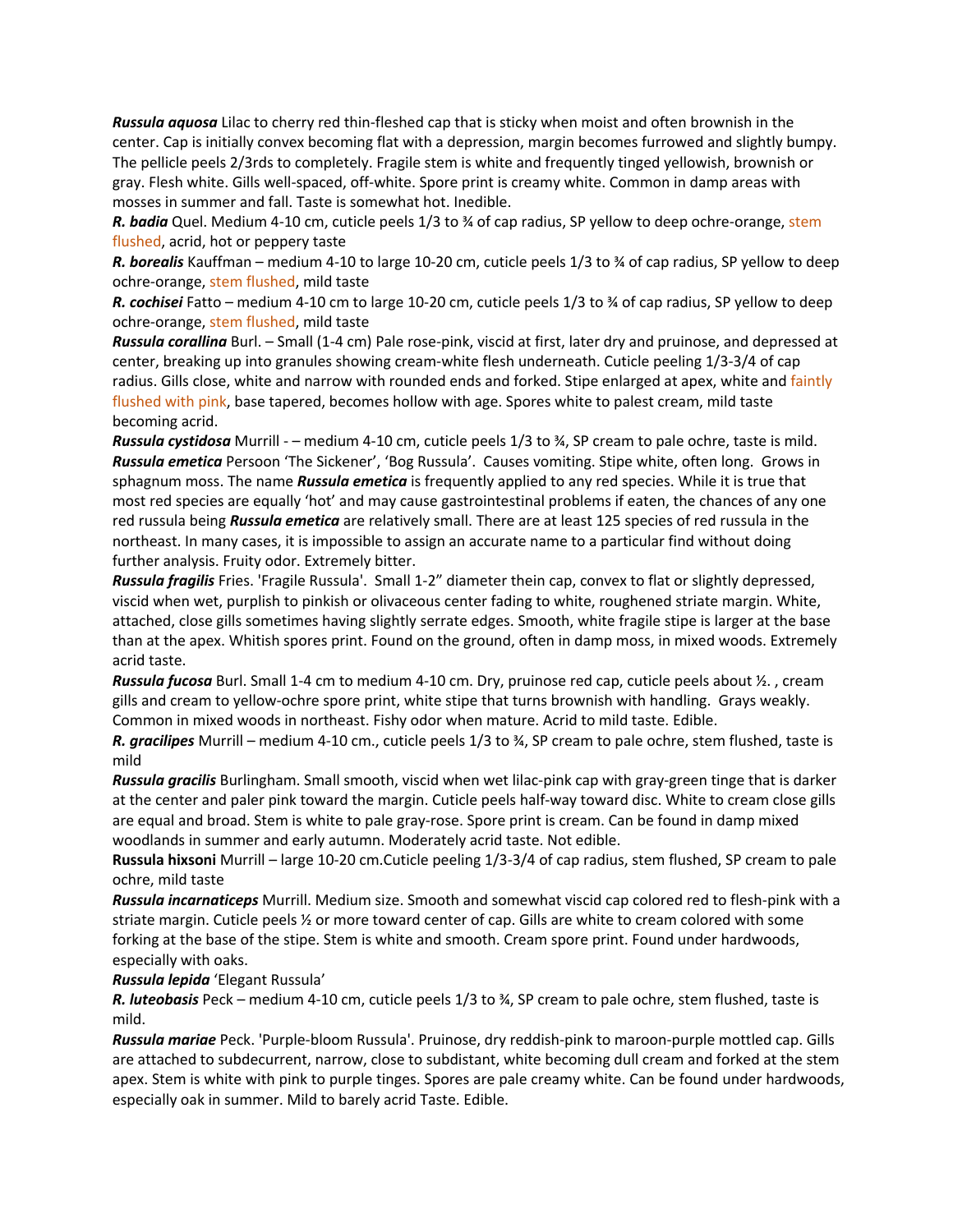*Russula minutula* Velen. – Small 1-4 cm. Cuticle peeling 1/3-3/4 of cap radius, Colored stem (entirely or just a flush), Spores white to palest cream, Mild taste

*Russula nigrescentipes* Peck – Small 1-4 cm. cuticle peeling 1/3-3/4 of cap radius, Spores, white to palest cream, mild taste, Flesh discolors when cut or bruised

*Russula novispora* Murrill –Small 1-4 cm. Cuticle peeling 1/3-3/4 of cap radius, Colored stem (entirely or just a flush), Spores white to palest cream, Acrid, hot or peppery taste

*Russula olivacea* (Schaeff.) Pers. Large 10-20 cm, Cuticle peeling 1/3-3/4 of cap radius, colored or flushed stem Cap diameter: 10-20 cm, SP yellow to deep ochre-orange, mild taste

*Russula ornaticeps* Burlingham Starts out with a convex purple-pinkish cap that is paler on the disc and it becomes slightly vase-shaped as it matures. With maturity, the margin is somewhat striate. The pruinose cuticle is peelable about half way to the center. The gills are close and white but become spotted with a brownish rusty color along the edge. They are narrower at the stipe and the margin than in between. The stem is white tinged with purple-pink and tapers at the base. The taste is mild to slowly acrid. These can be found in mid-summer under hardwoods.

*Russula paludosa* Britzelm. – Large 10-20 cm bright red to orange-red. Cuticle peeling 1/3-3/4 of cap radius. Notched yellowish gills. White stem. SP cream to pale ochre. Mixed woods. Hot to mild taste . Lookalike is *Russula decolorans*, which discolors gray with handling.

*Russula parvula* Burlingham. Small sized dark violet dry, pruinose cap with nearly black center. White gills. Stipe white but bruises dull violet to red. White spores. Found under spruce. Slowly acrid taste.

*Russula peckii* (Singer) Kibby and Fatto - Small to medium. Has a viscid to rose-pink to dry cherry red cap that starts out convex to broadly convex and then becomes somewhat depressed with maturity. The cuticle peels half way to the disc. Its attached white gills are minutely fimbriate, which means they have serrated or sawtoothed edges. Sometimes the gill edges are also pink. Spore print is white. It has a white stipe entirely flushed with red to rose-pink dots. It can be found in damp coniferous or mixed woods habitats, often growing gregariously in damp habitats in sphagnum moss in August and September. Taste is mild. **A good edible**.

### *Russula praeumbonata*

*Russula praetenuis* Murrill – Small 1-4 cm. cuticle peeling 1/3-3/4 of cap radius, Colored stem (entirely or just a flush), Spores white to palest cream, Mild taste

*Russula pseudolepida* Singer - Medium 4-10 cm. Apple-red to pink-red dry, slightly velvety, often white to yellow-splotched cap with a pellicle that barely peels. Cream to pale yellow-ochre crowded gills, some of which are forked. Spores are deep cream. Stipe white with rose-red tinges especially at the tapered base. Browns with handling. Can be found growing under hardwoods in east. Taste is mild.

*R. pseudopeckii* Fatto – medium4-10 cm, cuticle peels 1/3 to ¾, SP cream to pale ochre, stem flushed, taste is mild

*Russula puelleris* The type species of subsect. Puellarinae, a group of russulas with a distinctive YELLOW STAINING on STIPE surface; it is a small and fragile fungus with a sulcate margin, common, usually growing in mixed woods. Its purple-red to vinaceous or red-brown cap has a darker center. Cap peels 2/3rd to center. The pale yellow-ochre gills are spaced moderately. The soft white stem stains yellow-ochre. Spore deposit is pale yellow. Can be found under hardwoods and in mixed forests in summer and early autumn. Mild taste. Edible.

*R. pulchella* Borszczow – medium 4-10 cm, cuticle peels 1/3 to ¾ of cap radius, SP cream to pale ochre, stem flushed, hot, acrid or peppery taste

*R. pulchra* Burl. Medium 4-10 cm, cuticle peels 1/3 to ¾ of cap radius, SP cream to pale ochre, stem flushed, mild taste

*Russula pusilla* very small species with a red cap that is often darker in the center, white stipe. Found under conifers. Mild taste.

*R. queletii* Fr. Medium 4-10 cm., cuticle peels 1/3 to ¾ of cap radius, SP yellow to deep ochre-orange, stem flushed, acrid, hot or peppery taste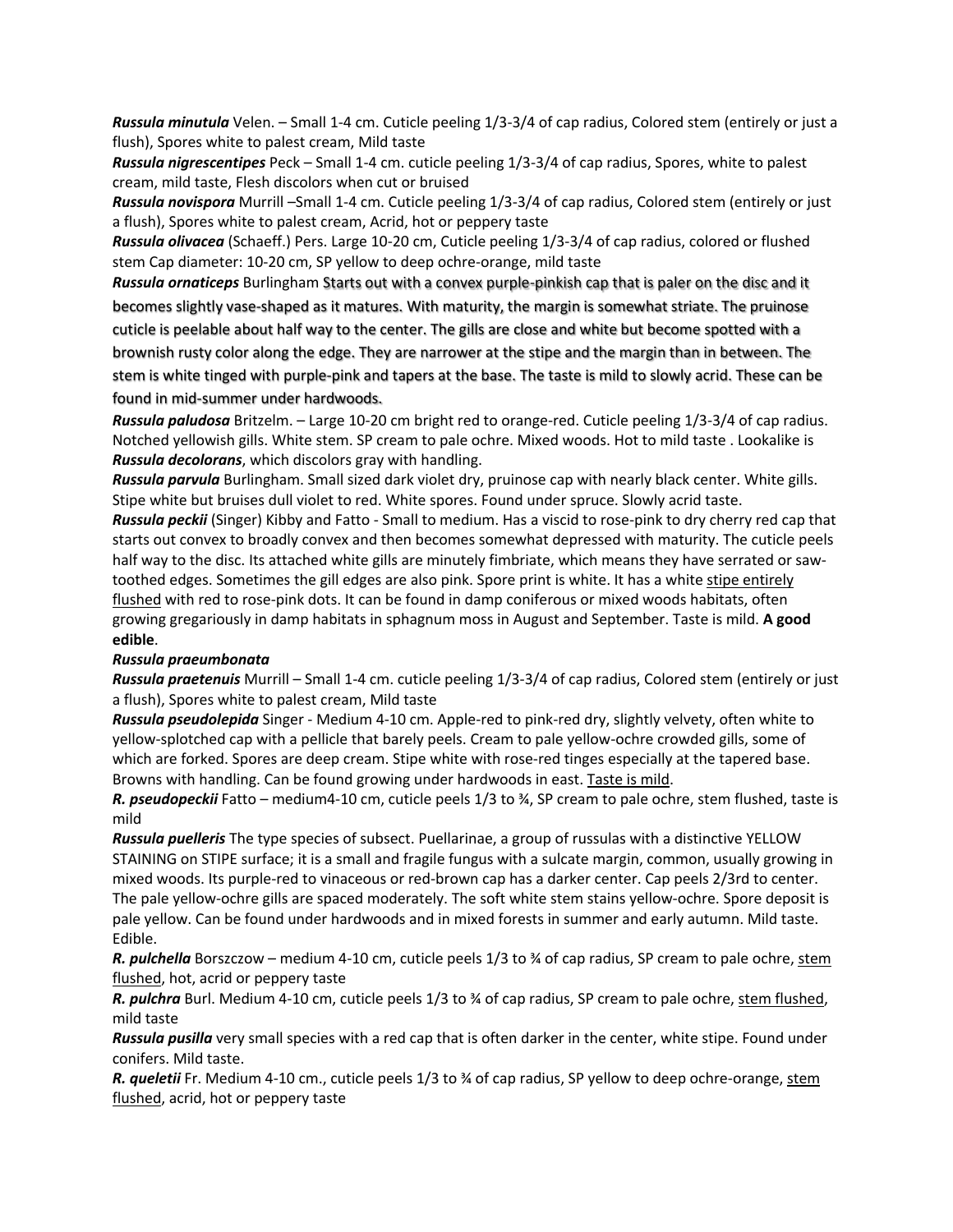*R. rhodopoda* Zvara – medium 4-10 cm, cuticle peels 1/3 to ¾, SP cream to pale ochre, stem flushed, taste is acrid, hot or peppery.

### *Russula rosea* Quelet (*Russula lepida*)

Red to pink cap with a creamy white center, sometimes more so. Cuticle peels % toward disc. Light cream close gills are forked at stem apex. Stem is very fragile, white and powdery. Found under hardwoods. White to cream spore print. Has a slightly fruity sweet odor, and mild to bitter taste. Not edible.

*Russula roseipes* (Secretan) Bresadola. Small rose-red to pink, dry pruinose cap often with pale spots. Cuticle peels half way to disc. Subdistant gills are ochre-yellow. Stipe is white and speckled with rose-pink. Spores are ochre-yellow. Can be found under conifers and in mixed woods. Mild taste.

*Russula rubellipes* Fatto – small 1-4 cm. Cuticle peeling 1/3-3/4 of cap radius, Colored stem (entirely or just a flush), SP cream to pale ochre, mild taste

*Russula rubescens* Red cap. Crowded broad white gills and stem. Flesh first reddens, then grays and blackens (like *R. decolorans, R. dissimulans, R. nigricans & R. densifolia*).

*R. rubriochracea* Murrill – medium 4-10 cm, cuticle peels 1/3 to ¾ of cap radius, SP yellow to deep ochreorange, stem flushed, acrid, hot or peppery taste

*Russula rugulosa* Peck - Rose red cap, completely bumpy-wrinkled and fading with age. Peels half-way to center. White stipe, gills broad, creamy-white with a few forking. Found with conifers. Taste mild to somewhat peppery. Often confused with *R. emetica,* which grows in sphagnum moss.

*Russula sanguinaria* 'Rosy RUSSULA". Initially smooth, bright to dark red convex viscid cap becoming pale pink often with white or yellow spots, uplifted, wavy, and striate with maturity. Flesh is white and unchanging. Attached gills are broad, close to subdistant and white changing to cream or yellow with no discoloration due to handling. Stem is rose colored, paler at apex, stuffed, becoming hollow. Found under pines in summer and fall. Acrid taste.

### *Russula sanguinea*

*Russula sericionitens* Kauffman. It has a smooth shiny purple-wine-red cap with a depressed darker center. The cuticle peels back nearly 3/4 to the disc. Gills are close, white to cream-white, somewhat broad and often forked at the stem apex. The flesh is white and does not bruise a color. Spore print is white. These can be found in mixed woods in damp areas in summer and early fall. Not particularly common. Edible.

*Russula silvicola* Looks similar to *R. emetica* and over another 100 or so red russulas. Shiny, viscid bright rose-red smooth cap that fades to pink often with a splash of yellow spots in age. Cuticle peels 3/4. Flesh is white and unchanging. Close moderately broad white gills. White dry stuffed stem. Spore print is white. Terrestrial in deciduous to mixed woods in summer and fall. Faintly fruity odor. Strongly acrid taste. Possibly toxic. (Lookalike is *Russula emetica*, which may have orange tint and grows in damp sphagnum moss under conifers).

*Russula sphagnophila* Kauffman – Small 1-4 cm. Cuticle peeling 1/3-3/4 of cap radius, SP cream to pale ochre, mild taste

*Russula squalida* One of the 'shrimp russulas'. Colors from olive and brown to pinks and purples. White to cream gills becoming darker with age. Gills and stem bruising yellowish, then brown. Fish or shrimp-like smell, especially as it dries.

*Russula subpunctata* Kauffman - Has a reddish-pink convex cap mottled with white spots, especially in the center where it becomes depressed in age. The cap skin is barely removable. The flesh is white and the taste is acrid. The white then pale cream gills are broadly attached, shorter at both ends, and closely spaced. The gill edge is often reddish. Spore print is cream to pale yellow. *Russula subpunctata* can be found in summer and early autumn in deciduous forests, especially under oak, beech or hickory. Taste is immediately acrid. Not edible.

*R. subtenuiceps* Fatto – medium 4-10 cm, cuticle peels 1/3 to ¾ of cap radius, SP yellow to deep ochreorange, stem flushed, acrid, hot, peppery taste

*Russula subtilis* Burl. This delicate russula is relatively small. Cap is initially convex dull, pinkish to pinkishviolet, often slightly darker in the depressed center of fully expanded cap. Margin is usually finely granular. Gills are white. Gills are white, attached, close to evenly spaced. Spore print is also white. Stem is flushed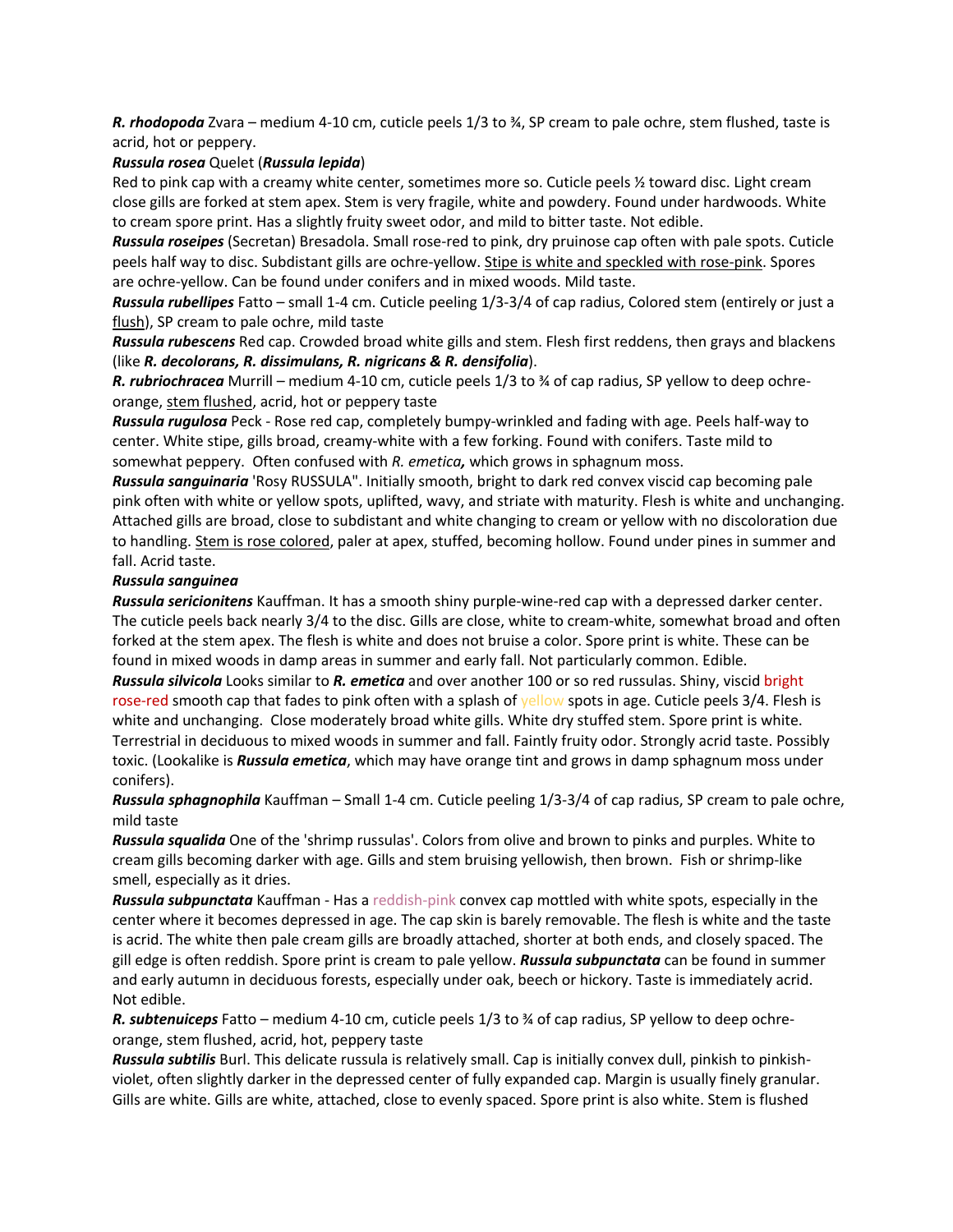with color of cap, although apex of stem is white. Taste becomes slowly acrid. Can be found in mixed or in hardwood forests in summer and autumn.

*R. tenuiceps* Kauffman – medium 4-10 cm, cuticle peels 1/3 to ¾ of cap radius, SP yellow to deep ochreorange, stem flushed, acrid, hot, peppery taste

*R. tuberculata* Murrill – medium 4-10, cuticle peels 1/3 to ¾, SP cream to pale ochre, stem flushed, taste is mild

*Russula uncialis* Peck is a small 1 inch diameter, fragile mushroom with a velvety blood red to rose cap with a slightly darker disc and a cuticle that begins to show cracks as it matures. The white gills are broadly attached, close and sometimes forked at the stem apex and are somewhat serrate. The spore print is white. The stem is white flushed with rose. No parts stain. *Russula uncialis* is mycorrhizal with hardwoods, particularly oak and beech. It can be found in summer and early autumn. Mild taste. Edible. Lookalikes include the tiny *Russula pusilla; Russula peckii*, which has crenulate gill edges; *Russula roseipes*, with its ochre gills and lack of a darker cap disc; *Russula lepida*, which is much firmer and larger.

*Russula variata* Banning - Can be confused with *Russula cyanoxantha*, another good edible. The later has fewer forked gills.

*Russula vinacea* (R. krombholzii) Burlingham 'Blackish-red Russula', 'Black & Purple Russula'. Smooth nonstriate, dark reddish-purple cap dry cap splashed with ochre and having slightly depressed nearly black center. White to cream gills are closely spaced and somewhat broad. Short white stipe bruises brown-gray with maturity. Spores pure white. Mycorrhizal with hardwoods, especially oak and hickory. Faint scent of apples. It is often the first *Russula* species to appear. *Russula* 

*xerampelina* 'Shellfish-scented Russula/Shrimp Russula'. Robust reddish-purple cap with purple, pink, olive or brown tones sometimes with yellow splotches. Cap convex becoming flat with a depressed center. Margin is faintly striate and fragile. Attached broad cream to yellow gills. Stipe dry, smooth, white with pinkish to purple flushes, bruising ochre-olive to brown, and enlarged toward base. Yellowish spore print. Flesh white with a shellfish odor of crab or shrimp. Mild taste. Edible.

### **GREEN & Variegated CAPS**

*Russula aeruginea* Fries. This russula has dull pale grayish-green smooth convex cap, frequently with rust colored spots that becomes flat with a central velvety and tacky depression with maturity. Margin becomes faintly grooved. The cuticle peels about half-way to the central disc. Gills are white becoming dingy cream, forked at the stem, narrowly attached to free, narrow and smaller at the stem than the margin. They become spotted with rust-brown discolorations. Stipe is stuffed, smooth, even and white, but also develops brownish spots. Spores are creamy white. Common in NA in mixed woods, especially under birch and oaks in summer and autumn. Mild Taste. Edible.

**Russula cicatricata** Romagn. Cap diameter: 4-10 cm. Cuticle peeling 1/3-3/4 of cap radius. White stem. Spores cream to pale ochre. Mild taste. Flesh discolors when cut or bruised

*Russula cyanoxantha* (Schaeff) Fr. It has a variably colored firm convex cap with dark purples, pinks and olivaceous and yellowish tints becoming flat to sub-vase-shaped and depressed in a paler center. The white to pale yellowish gills are close to subdistant, moderately broad, well-spaced, narrower at the stem and greasy rather than fragile. They often fork at the stem apex. Stipe is white. Spores are white. Can be found in hardwood or mixed forests. Similar to *Russula variata*, except taste is mild and there are fewer forking gills. Edible.

*Russula elaeodes* (Bres.) Romagnesi ex Bon - Medium smooth, glabrous olive-green to olive-ochre cap, paler in center. Cuticle peels 1/3 radius of cap. Gills cream to pale yellow, narrow, close and inter-veined. Stipe is white and discolors readily when cut or bruised to yellow-brown. Base is faintly tinted reddish. Odor of fish. Spore print is cream to pale ochre. Mild taste. Edible.

*Russula gracilis* Smooth, viscid greenish cap, sometimes marbled with rose, lavender tints on the margin, which becomes striate in age. Cuticle peels about 1/2 of cap radius. White gills are close and broad and become cream to light yellow. The spore print is cream to yellowish. The stipe is white and fragile. Can be found in summer and autumn in mixed forests.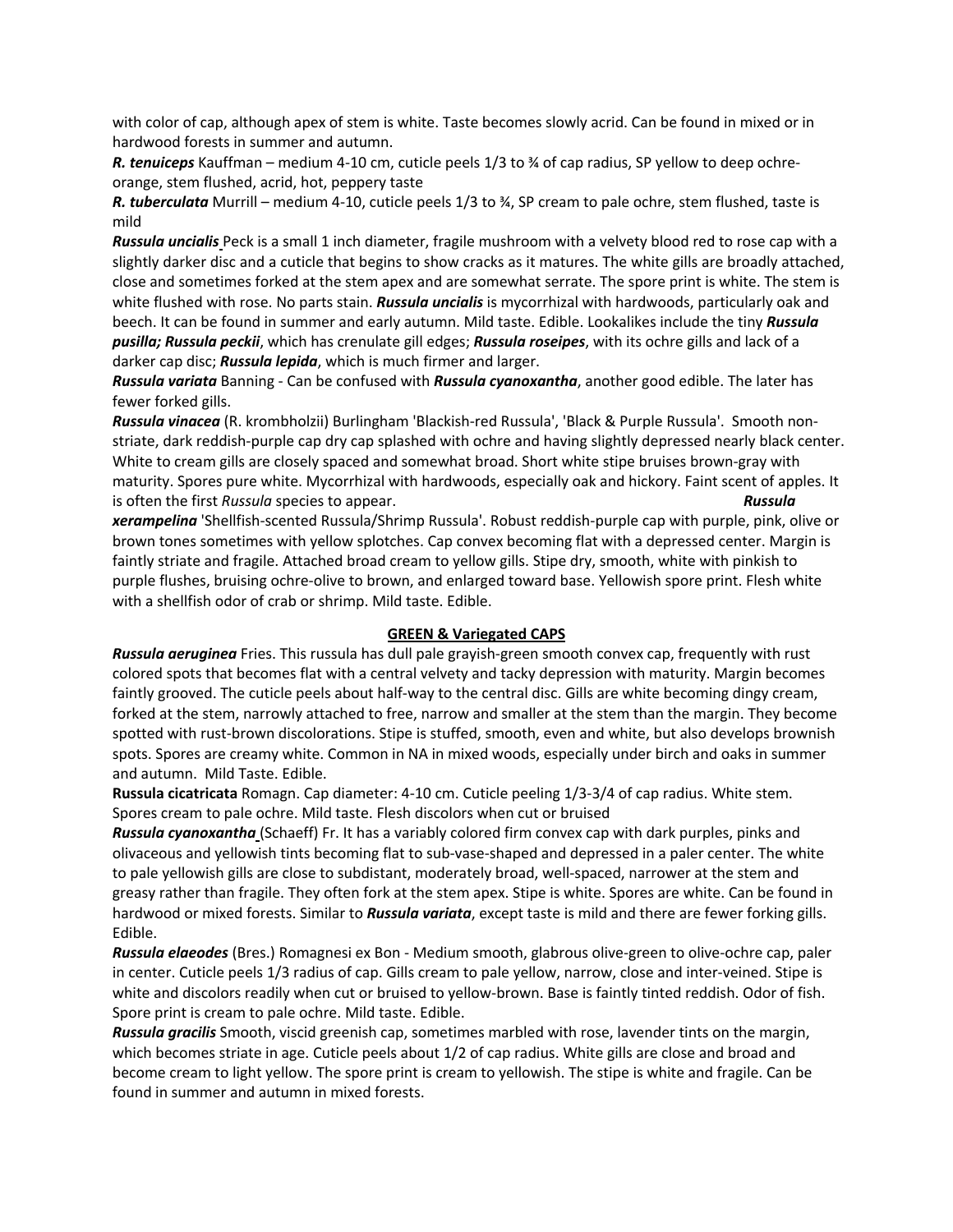*Russula grisea* Fr. - Cap diameter: 4-10 cm. Cuticle peeling 1/3-3/4 of cap radius, White stem. Spores cream to pale ochre. Mild taste

*Russula heterophylla* Fries - Greenish cap often with shades of brown and ochre, close, broad attached cream gills, forked both at and near white stem and many short short ones.. Spore print is white. Found with hardwoods in summer and autumn. Taste is mild. Edible. (May need new name: European description includes white gills)

*Russula ionochlora* Romangnesi - 'Oil Slick Russula'. A beautiful mushroom that can exhibit a mix of pinks, purples, browns, yellow, greens on the cap. Cuticle peels half-way toward disc. Gills are light cream colored, attached, crowded, fragile and exhibit forking near stem apex. Stem is white, but sometimes has a slight tint of lavender. It typically fruits under beech and oaks. The flesh is acrid when young, but becomes milder as it opens from the button 'stage'. Edible.

*Russula modesta* Common in s.e., but also found in n.e. Pale-gray-greenish often with brown or purpletinged dry cap. Forked close gills near stem. Pale yellow spore print. Under hardwoods, especially oaks. Sweet taste. Edible.

*Russula parvovirescens* 'Green Quilt Russula'. Often called *Russula virescens*, a European name. Crustose Dry, GREY-GREEN quilted cap, usually darker in the center, with striate margin in older specimens. Sometimes with ochraceous patches on depressed disc. White gills close, fragile. White stem. Edible.

*Russula redolens* Burlingham 'Parsley-scented Russula'. Redolens' means "emitting a scent." Cap MULTICORED grayish blue-green sometimes with lavender, dry, pruinose cap. STRIATE margin in age. Crowded whitish gills, FORKED. Extremely fragile. Odor of FISH or PARSLEY or CELERY. Smell becomes more pronounced after drying and can persist for years. Can be found in summer under hardwoods.

*Russula simulans* Burlingham A large mushroom with a smooth, streaky ivy green to mixed pink-purple cap that is sometimes spotted yellow to brownish in the center. Margin stays inrolled into maturity, is usually paler and faintly striate. The cuticle can be peeled back about half-way to the disc. Its close white gills are narrow and fork only near stipe. White stipe tapers toward the base. White flesh. Found with hardwoods in summer. White spore print. Not common. Mild to slightly acrid, more so than its lookalike, *Russula heterophylla*. Edible.

*Russula subgraminicolor* Murrill Differs from other green russulas in not having a cracked or crustose cap. Can be fairly large, blue-green to olive-green with a paler striate margin. Fibrillose pellicle becomes smooth with age and peels half-way or more toward the center. Gills are whitish to cream colored, broad, wellspaced and forked at stem apex. Stem is white. Cream to pale yellowish spore print. Can be found under oaks in summer and autumn. Mild taste. Edible.

*Russula variata* Banning 'Forked-gill Russula'. Variably greenish smooth cap with yellow, purple &/or pink tones, convex to flat with a depressed center that can be viscid when moist; margin wavy or split and sometimes crustose. Firm flesh is white. Its attached to subdecurrent close, narrow white to cream colored gills are conspicuously FORKED gills in many places. They are somewhat greasy and flexible unlike the fragile gills of most other russulas. Stipe is dry, smooth, solid and becomes hollow in age. White spore print. Deciduous & mixed woods, esp. under oak and aspen. Taste is peppery to slowly acrid, but becomes mild with cooking. Edible.

*Russula violacea* This Russula is often large with a variably colored cap of olive along with reds, purples and browns. The cuticle peels easily about half-way or more to the center of the cap. The yellow gills are wellspaced and sometimes fork at the stem apex. The stuffed stem is even and white flushed with vinaceous-pink and discolors brownish with handling. Spores are yellow. It can be found in mixed woods. Taste is mild. *Russula viridella* Peck Light gray-green minutely squamulose near margin dry cap that is smooth and paler in the center or ochraceous. Pellicle peels 1/3 to ¾ of cap radius. It has close cream-white gills, narrow, thin with some forking and some shot gills, spores are whitish-yellow. It has a white stem, strong odor. Relatively uncommon. Mycorrhizal with conifers, especially hemlock and fir in summer. Rare. Acrid/peppery taste goes away with cooking. Edible.

## **SHELL-FISH or SHRIMP RUSSULAS (All are mild tasting and edible)**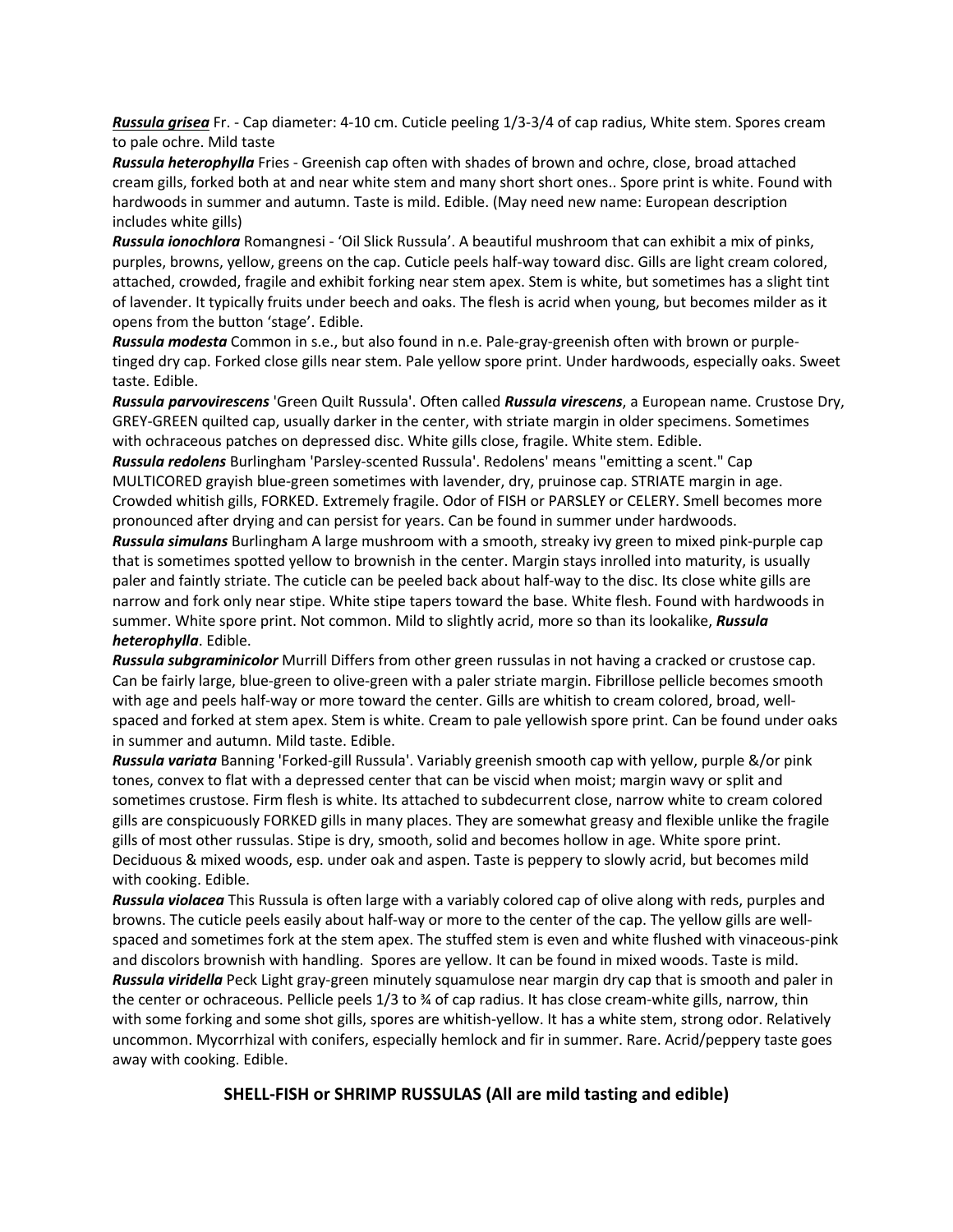*Russula barlae* Quelet. Medium sized pale ochre-yellow to pale orange red cap that is yellow in the center, dry, smooth to slightly pruinose with an unstriated margin. Cuticle peels ¾ toward center. Crowded gills are pale cream-ochre and frequently brown with maturity. Stem is cream-white and stains with handling especially at the base. Spore print is light ochre-yellow. Found often in mixed woods with oaks. Odor of older specimens is fishy or like crabmeat. Mild taste.

*Russula elaeodes* greenish to olivaceous cap. Associated with hardwoods.

## *Russula fagina*

*Russula fucosa* – small, dry, pruinose dark red to orange red with yellowish center. Cuticle easily peels 3/4th to center. Gills are cream, close, somewhat forked at stipe apex. Stipe white or flushed pink. Browns with handling. Slight fishy odor with age or drying. Flavor good. Light yellow-orchre spore print. Associated with hardwoods, especially beech and oak. Flesh turns green with application of FeSo4. Can be confused with *Russula pseudolepida*, which however, does not brown and is odorless.

*Russula graveolens* brown to purple-brown cap, Associated with oaks, birches and other hardwoods. *Russula squalida* One of the 'shrimp russulas'. Colors from olive and brown to pinks and purples. White to cream gills becoming darker with age. Gills and stem bruising yellowish, then brown. Fish or shrimp-like smell, especially as it dries.

*Russula xerampelina* 'Shellfish-scented Russula/Shrimp Russula'. Robust reddish-purple cap with purple, pink, olive or brown tones sometimes with yellow splotches. Cap convex becoming flat with a depressed center. Margin is faintly striate and fragile. Attached broad cream to yellow gills. Stipe dry, smooth, white with pinkish to purple flushes, bruising ochre-olive to brown, and enlarged toward base. Yellowish spore print. Flesh white with a shellfish odor of crab or shrimp. Mild taste. Edible.

## **RED RUSSULAS – small (1-4 cm)**

*Russula aciculocystis* Kauffman, Bills & O.K. Mill., Cuticle peeling 1/3-3/4 of cap radius, Colored stem (entirely or just a flush), SP cream to pale ochre, mild taste

*Russula corallina* Burl. – Pale rose-pink, viscid at first, later dry and pruinose, and depressed at center, breaking up into granules showing cream-white flesh underneath. Cuticle peeling 1/3-3/4 of cap radius. Gills close, white and narrow with rounded ends and forked. Stipe enlarged at apex, white and faintly flushed with pink, base tapered, becomes hollow with age. Spores white to palest cream, mild taste becoming acrid. *Russula fucosa* Burl. - Cuticle peeling 1/3-3/4 of cap radius, SP cream to pale ochre, mild taste, flesh discolors when cut or bruised

*Russula minutula* Velen. - Cuticle peeling 1/3-3/4 of cap radius, Colored stem (entirely or just a flush), Spores white to palest cream, Mild taste

*Russula nigrescentipes* Peck – cuticle peeling 1/3-3/4 of cap radius, Spores, white to palest cream, mild taste, Flesh discolors when cut or bruised

*Russula novispora* Murrill -Cuticle peeling 1/3-3/4 of cap radius, Colored stem (entirely or just a flush), Spores white to palest cream, Acrid, hot or peppery taste

*Russula praetenuis* Murrill – cuticle peeling 1/3-3/4 of cap radius, Colored stem (entirely or just a flush), Spores white to palest cream, Mild taste

*Russula rubellipes* Fatto - Cuticle peeling 1/3-3/4 of cap radius, Colored stem (entirely or just a flush), SP cream to pale ochre, mild taste

*Russula sphagnophila* Kauffman - Cuticle peeling 1/3-3/4 of cap radius, SP cream to pale ochre, mild taste *Russula uncialis* Peck - Cuticle peeling 1/3-3/4 of cap radius, Colored stem (entirely or just a flush), Spores white to palest cream, mild taste

## **RUSSULA Medium 4-10 cm**

*R. alutacea* (Pers) Fr. - medium, cuticle peels 1/3 to ¾ of cap radius, SP yellow to deep ochre-orange, stem flushed, mild taste

*R. ameoenicolor* Romagn. medium, cuticle peels 1/3 to ¾ of cap radius, SP cream to pale ochre, stem flushed, mild taste.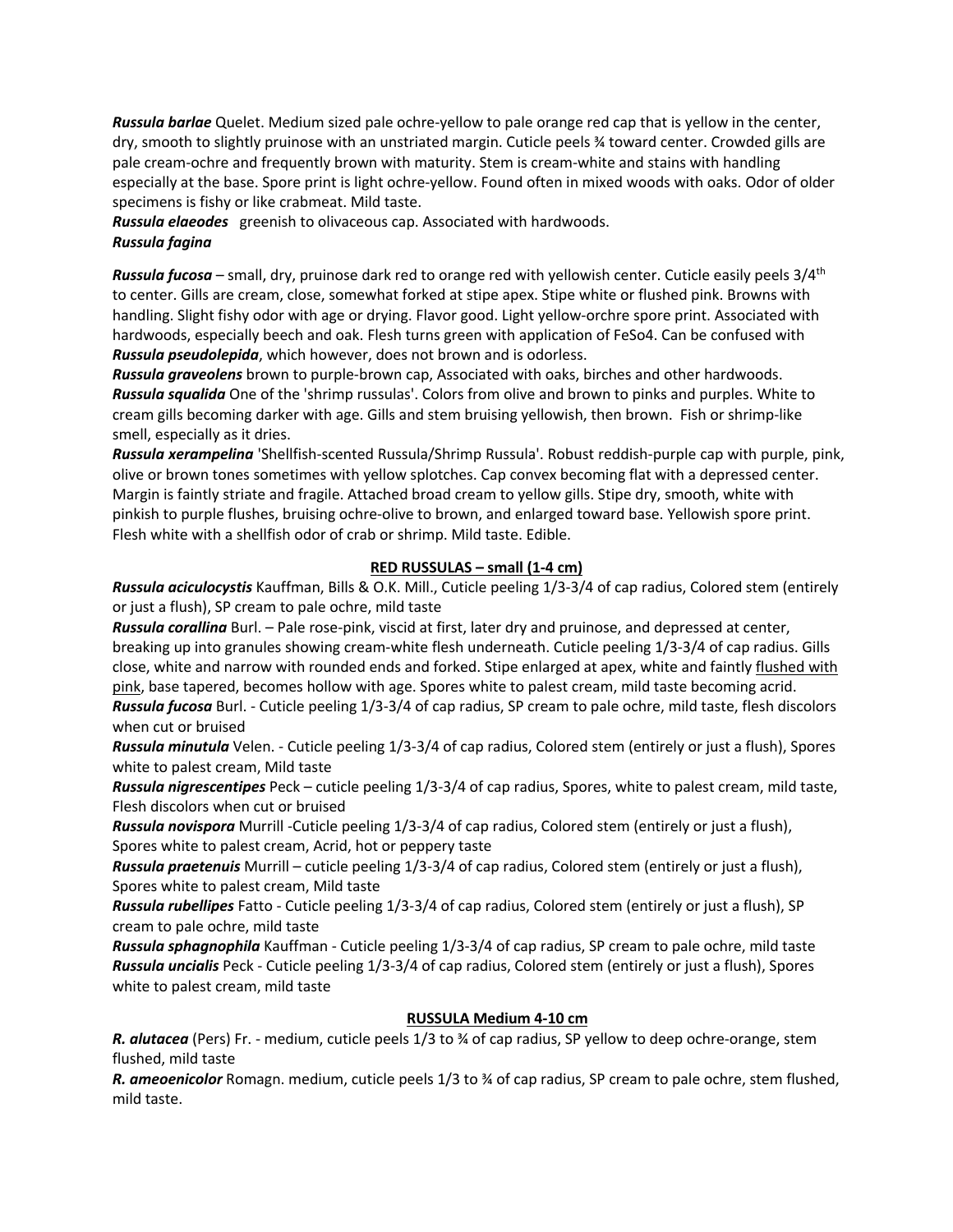*R. badia* Quel. medium, cuticle peels 1/3 to ¾ of cap radius, SP yellow to deep ochre-orange, stem flushed, acrid, hot or peppery taste.

*Russula borealis* Kauffman - Cuticle peeling 1/3-3/4 of cap radius, SP yellow to deep ochre-orange, stem flushed

*R. cochisei* Fatto - medium, cuticle peels 1/3 to ¾ of cap radius, SP yellow to deep ochre-orange, stem flushed, mild taste

*R. cystidosa* Murrill - medium, cuticle peels 1/3 to ¾, SP cream to pale ochre, taste is mild

*R. fucosa* Burl. - medium, cuticle peels 1/3 to ¾ of cap radius, SP cream to pale ochre, flesh *discolors* with handling – weakly greying, hot, acrid or peppery taste

*R. gracilipes* Murrill – medium, cuticle peels 1/3 to ¾, SP cream to pale ochre, stem flushed, taste is mild **Russula hixsoni** Murrill - Cuticle peeling 1/3-3/4 of cap radius, stem flushed, SP cream to pale ochre, mild taste

*R. luteobasis* Peck – medium, cuticle peels 1/3 to ¾, SP cream to pale ochre, stem flushed, taste is mild. *R. mariae* Peck - medium, cuticle peels 1/3 to ¾ of cap radius, SP cream to pale ochre, stem flushed, mild taste

*Russula olivacea* (Schaeff.) Pers. -Cuticle peeling 1/3-3/4 of cap radius, colored or flushed stem Cap diameter: 10-20 cm, SP yellow to deep ochre-orange, mild taste

*Russula paludosa* Britzelm. - Cuticle peeling 1/3-3/4 of cap radius, SP cream to pale ochre, mild taste *R. peckii* Singer - medium, cuticle peels 1/3 to ¾ of cap radius, SP yellow to deep ochre-orange, stem flushed, mild taste

*R. pseudolepida* – similar to *R. lepida*. Medium size, spotted white-to yellow, depressed center, incurved margin, cream to pale yellow gills, some fork, SP deep cream, white stem tapers at base, browns with handling, under hardwoods, mild taste

*R. pseudopeckii* Fatto – medium, cuticle peels 1/3 to ¾, SP cream to pale ochre, stem flushed, taste is mild *R. pulchella* Borszczow - medium, cuticle peels 1/3 to ¾ of cap radius, SP cream to pale ochre, stem flushed, hot, acrid or peppery taste

*R. pulchra* Burlingham 'Beautiful Russula'. Cap pinkish coral to peachy orange with white, cream or yellow patches. Dry matt surface, sometimes cracks. STRIATE margin. Gills are white becoming creamy white. STIPE with PINK tinge. Spore print is cream. Can be found in deciduous woods, especially under oak and beech. Mild taste. Similar to *Russula flavisiccans*, which is bitter tasting.

*R. queletii* Fr. medium, cuticle peels 1/3 to ¾ of cap radius, SP yellow to deep ochre-orange, stem flushed, acrid, hot or peppery taste

*R. rhodopoda* Zvara – medium, cuticle peels 1/3 to ¾, SP cream to pale ochre, stem flushed, taste is acrid, hot or peppery

*R. rubriochracea* Murrill - medium, cuticle peels 1/3 to ¾ of cap radius, SP yellow to deep ochre-orange, stem flushed, acrid, hot or peppery taste

*R. roseipes* Bres. - medium, cuticle peels 1/3 to ¾ of cap radius, SP yellow to deep ochre-orange, stem flushed, mild taste

*R. subtenuiceps* Fatto - medium, cuticle peels 1/3 to ¾ of cap radius, SP yellow to deep ochre-orange, stem flushed, acrid, hot, peppery taste

*R. tenuiceps* Kauffman - medium, cuticle peels 1/3 to ¾ of cap radius, SP yellow to deep ochre-orange, stem flushed, acrid, hot, peppery taste

*R. tuberculata* Murrill – medium, cuticle peels 1/3 to ¾, SP cream to pale ochre, stem flushed, taste is mild

# **YELLOW to ORANGE RUSSULA large 10-20 cm in SWAMPS**